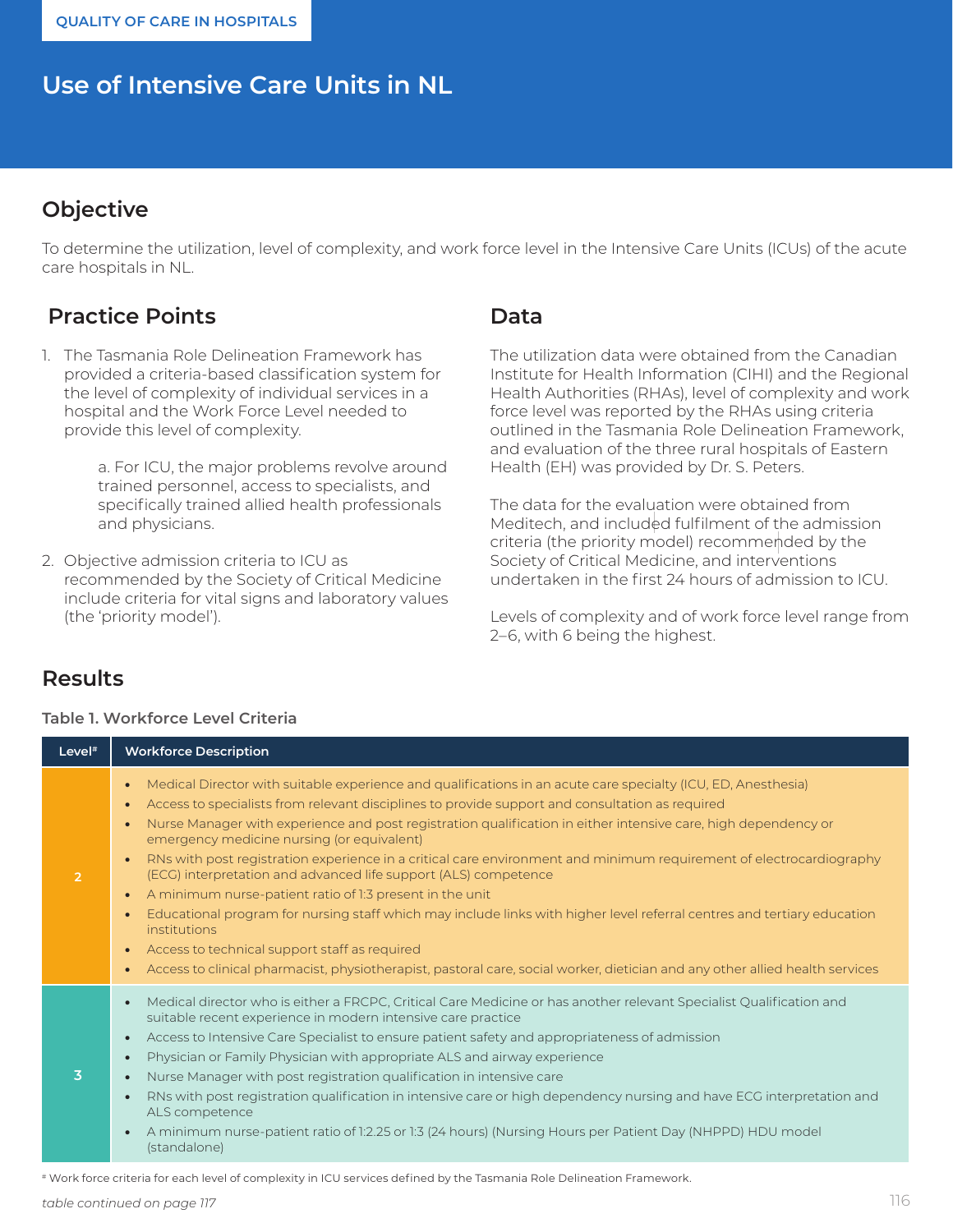|                    | <b>Table 1 continued</b>                                                                                                                                                                                                                                                                                                                                                                                                                                                                                                                                                                                                                                                                                                                                                                                                                                                                                                                                                                                                                                                                                                                                                                                                                                                                                                                                                                                                                                                                                                                                                                                                                                                 |
|--------------------|--------------------------------------------------------------------------------------------------------------------------------------------------------------------------------------------------------------------------------------------------------------------------------------------------------------------------------------------------------------------------------------------------------------------------------------------------------------------------------------------------------------------------------------------------------------------------------------------------------------------------------------------------------------------------------------------------------------------------------------------------------------------------------------------------------------------------------------------------------------------------------------------------------------------------------------------------------------------------------------------------------------------------------------------------------------------------------------------------------------------------------------------------------------------------------------------------------------------------------------------------------------------------------------------------------------------------------------------------------------------------------------------------------------------------------------------------------------------------------------------------------------------------------------------------------------------------------------------------------------------------------------------------------------------------|
| Level <sup>#</sup> | <b>Workforce Description</b>                                                                                                                                                                                                                                                                                                                                                                                                                                                                                                                                                                                                                                                                                                                                                                                                                                                                                                                                                                                                                                                                                                                                                                                                                                                                                                                                                                                                                                                                                                                                                                                                                                             |
| 4                  | Medical Director with a full-time commitment to the operation of the unit and who is a FRCPC, Critical Care Medicine<br>Sufficient registered specialists from relevant disciplines on-call 24 hours, with rostering and call arrangements<br>$\bullet$<br>determined by the Medical Director<br>In addition to the attending Specialist, at least one on-site physician with appropriate level of experience, airway and ALS<br>$\bullet$<br>skills, rostered for the unit and immediately available at all times to attend the unit<br>A nurse in charge of the unit who has a post registration qualification in intensive care<br>$\bullet$<br>All nursing staff in the unit responsible for direct patient care being RNs with the majority of all nurses having a post<br>$\bullet$<br>registration qualification in intensive care<br>• All nurses working in unit must have ECG interpretation, ventilation, invasive line management, and ALS competence at<br>a minimum<br>• A minimum of two RNs present in the unit at all times when there is a patient present in the unit, and this number<br>should be maintained irrespective of Rapid Response Team involvement<br>Educational programs for both medical and nursing staff which may include links with higher level referral centres and<br>tertiary education institutions<br>Access to a dedicated unit nursing educator<br>An orientation program for new staff<br>$\bullet$<br>A minimum nurse-patient ratio of 1:1 for ventilated and similarly critically ill patients, as per accepted clinical standards<br>for ICUs<br>A minimum 1:2 nursing ratio for high dependency patients<br>$\bullet$ |
| 5                  | Minimum 50% of all nursing staff to have post registration qualification in ICU<br>$\bullet$<br>Each nursing shift requires a designated Clinical Nursing Coordinator and critical care nurse supervisors/educators.<br>The number of critical care nurse supervisors/educators required per shift will vary depending on percentage of<br>qualified staff<br>Capacity and staffing models adequate to cope with surges in demand for unexpected peaks in emergency referrals,<br>$\bullet$<br>both from within the institution and from referring regional centres<br>Allied health support, including dedicated, specialized ICU physiotherapists. Recommend 1.0 FTE Senior Physiotherapist<br>$\bullet$<br>per 7 ICU beds OR 1.0 FTE Senior Physiotherapist per 5 HDU beds<br>A dedicated ICU Specialist Pharmacist. Other pharmacy services including compounding, sterile room services,<br>$\bullet$<br>therapeutic drug monitoring, clinical drug guidelines and protocols<br>Equipment manager<br>$\bullet$                                                                                                                                                                                                                                                                                                                                                                                                                                                                                                                                                                                                                                                      |
| 6                  | FRCPC, Critical Care Medicine qualified ICU specialists on-call 24 hours<br>ICU resident on-site and exclusively rostered to the Unit 24 hours<br>$\bullet$                                                                                                                                                                                                                                                                                                                                                                                                                                                                                                                                                                                                                                                                                                                                                                                                                                                                                                                                                                                                                                                                                                                                                                                                                                                                                                                                                                                                                                                                                                              |

# # Work force criteria for each level of complexity in ICU services defined by the Tasmania Role Delineation Framework.

| <b>Large Hospitals</b> | <b>Stays</b><br>(N) | Length<br>of Stay<br>(days) | Level of<br>Complexity | <b>Work</b><br>Force<br>Level | <b>Small Hospitals</b> | <b>Stays</b><br>(N) | Length<br>of Stay<br>(days) | Level of<br>Complexity | <b>Work</b><br>Force<br>Level |
|------------------------|---------------------|-----------------------------|------------------------|-------------------------------|------------------------|---------------------|-----------------------------|------------------------|-------------------------------|
| <b>HSC</b>             | 2,680               | 5.9                         | 6                      | $3 - 6$ <sup>#</sup>          | Carbonear              | 222                 | 4.2                         | 4                      | < 2                           |
| St. Clare's            | 1.675               | 3.1                         | 6                      | $2 - 6$ <sup>#</sup>          | <b>Clarenville</b>     | 200                 | 4.0                         | 4                      | $<$ 2                         |
| Janeway PICU           | 158                 | 4.0                         | 5                      | 6                             | <b>Burin</b>           | 194                 | 2.3                         | 4                      | $<$ 2                         |
| <b>Neonatal ICU</b>    | 338                 | 19.0                        | 5                      | 6                             | <b>Stephenville</b>    | 155                 | 3.1                         | 4                      | $<$ 2                         |
| Gander                 | 523                 | 4.4                         | 5                      | $4 - 6$ <sup>#</sup>          | St. Anthony            | 330                 | 2.7                         | 4                      | $\overline{2}$                |
| <b>GFW</b>             | 474                 | 6.2                         | 5                      | $4 - 6$ <sup>#</sup>          | <b>HVGB</b>            | 162                 | 2.5                         | 4                      | $\overline{2}$                |
| <b>Corner Brook</b>    | 585                 | 4.0                         | 5                      | 4                             | <b>Labrador City</b>   | 85                  | 3.1                         | 4                      | $\bigcap$                     |

**Table 2. Number of ICU Stays and Length of Stay with the Level of Complexity and Work Force Level, 2019/20**

# If workforce components (i.e., medical/nursing/allied health) were discrepant from each other such that an overall workforce level could not be assigned for that site, a range was assigned identifying the levels of the lowest to highest workforce components at that site.